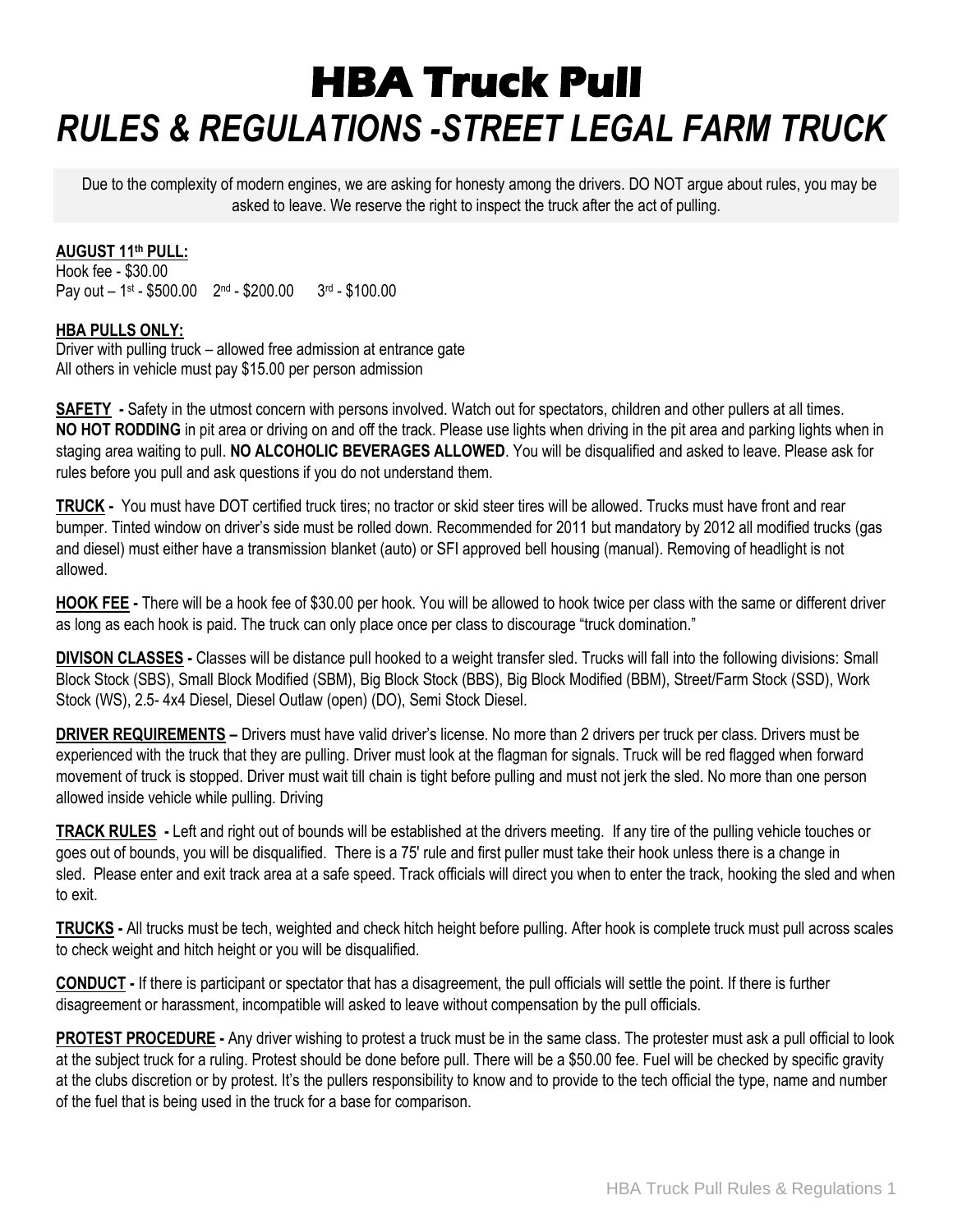# **STOCK SMALL & BIG BLOCK CLASSES (SBS & BBS)**

**SMALL BLOCK** – Maximum weight of vehicle including driver 6500#

**BIG BLOCK** – Maximum weight of vehicle including driver 7000#

- 1. Must pull 16' vacuum at 800 RPM. Access to vacuum port must be easily reached by technician.
- 2. May use aftermarket intake, carburetor, or exhaust. No aftermarket fuel injector systems, turbochargers, and superchargers. Only one carburetor or one throttle body injection allowed. Must have mufflers. No aluminum cylinder heads other than late model OEM and other components must be OEM.
- 3. Must run on pump gas only, no alcohol, no NOS, no E-85, or oxygenated fuels.
- 4. No blocking or use of air bags on rear axle allowed, suspension must have some give. Traction bars allowed.
- 5. Must have DOT approved tires.
- 6. May use truck box to tool bodies on back of truck.
- 7. May have farm tank but it must be empty and must be secure for safety reasons.
- 8. May not strip parts off truck to get into class except toolbox, tailgate, spare tire and farm tanks.
- 9. Must have front and rear bumpers.
- 10. Hitch may not be tucked under truck bed, must be Reese style receiver, cannot hitch to bumper unless bumper is made to be Reese style receiver. Hooking to cushion hitches is allowed. Hook point must be minimum 50" from the center of the rear axle and maximum 24" high from the ground. Must have  $3\frac{1}{2}$ " or bigger opening. Straight clevises will be measured from the center of the clevis. Clevises must be in a horizontal position, no twisted clevis.
- 11. Weight can only be added to truck box behind the cab and must be secure and not sliding around back of truck.

# **MODIFIED SMALL & BIG BLOCK CLASS (SBM & BBM)**

**SMALL BLOCK -** Maximum weight of vehicle including driver is 6500#.

**BIG BLOCK -** Maximum weight of vehicle including driver is 7000#.

- 1. Use of aftermarket intake, carburetor, heads, or fuel injection systems are allowed. Must have OEM engine block. Only one carburetor or one throttle body injection allowed. No superchargers or turbochargers. Exhaust must exit under the body of the truck, open headers allowed. Engine must be located in factory position.
- 2. Fuel cells are allowed. Use of race gasoline is allowed. No **oxygenated fuels, alcohol fuels, E-85**, or mixing of fuels are not allowed.
- 3. Blocking of rear axle is allowed. Front and rear suspension must have factory configuration and location. Axles may be replaced with and up to one ton components. Traction bars are allowed. Truck must have original wheel base for year and model of truck.
- 4. Weight can be added to truck box behind cab and must be secure and not siding around back of truck. Hanging of weights in front of truck is allowed, must be secured properly. The farthest most point of the weights must not exceed 60" from center of front axle.
- 5. Must use OEM box, cab, and sheet metal for year and model of truck. No gutting of any part of the truck. Fiberglass and OEM hoods are allowed. Hood scoops are allowed, maximum height of 6" per DOT regulations.
- 6. May not strip parts off truck to make it in weight class except tool box, tailgate and spare tire.
- 7. May have farm tank but must be secure and empty- for safety reasons.
- 8. Must have front and rear bumper or rear bumper stops.
- 9. Hitch must be mounted at the rear of truck frame. Hook point must be a minimum of 50" from the center of the rear axle and a maximum of 24" hitch height. Tucked hitches with a hook point of 50" to 30" from the center of the rear axle must have a maximum hitch height of 18". Tucked hitches with less than 30" from the center of the rear axle must have a maximum of 15". Hook point must have a 3 1/<sub>2</sub>" opening. Straight clevises will be measured from the center of the clevis. Clevises must be in a horizontal position, no twisted clevis.
- 10. Must have DOT approved tires.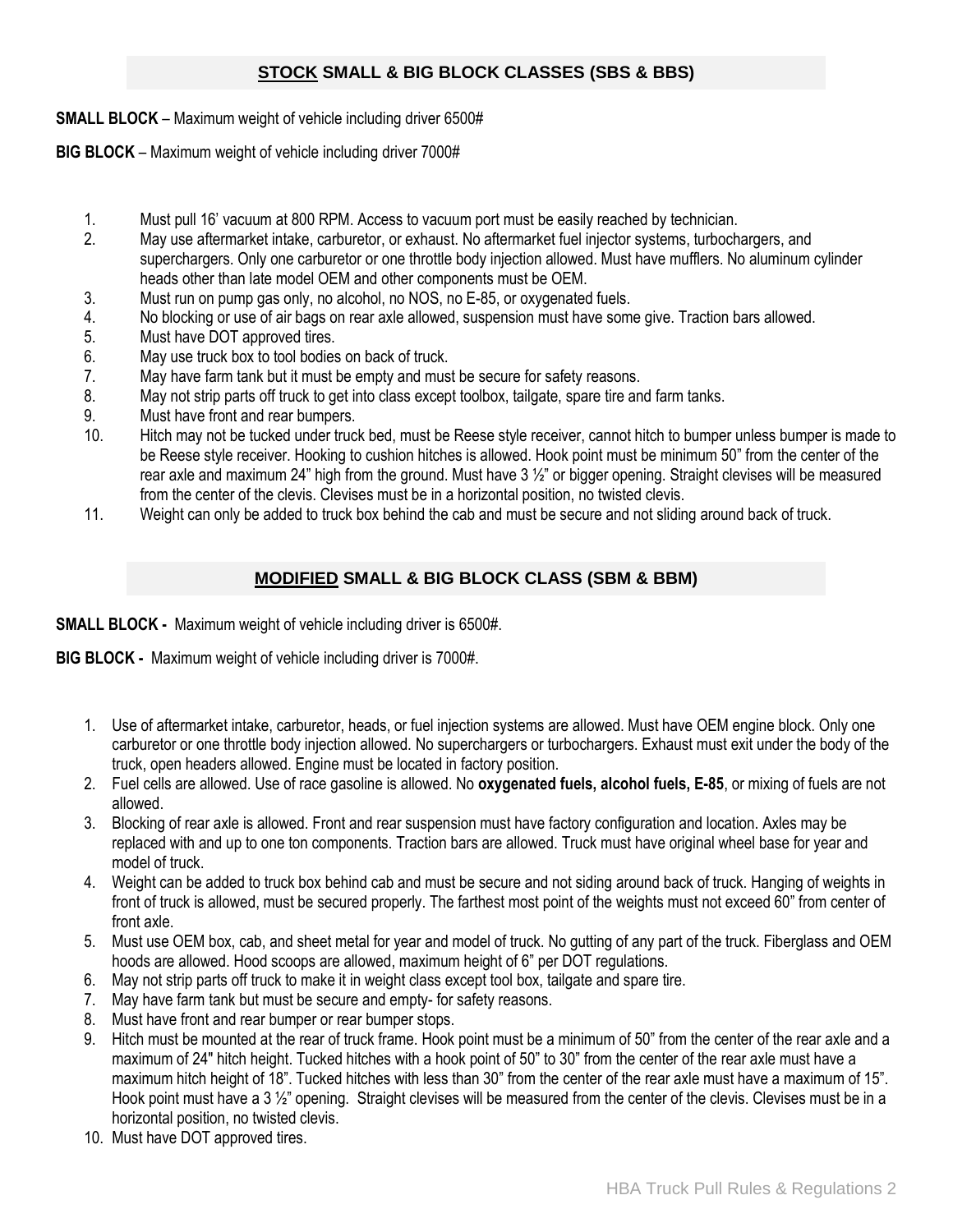- 11. Must have ignition tether switch located at rear of truck, easily reachable for sled operator. The hook point of the tether must be a steel ring to avoid tether failure.
- **12. Drive shaft loops and u-joint covers required, with a minimum thickness of 3/16" of steel.**

## **STREET STOCK 4x4 DIESEL TRUCK #8250 (SSD)**

*This is for the average daily driven truck, with minimal work done to improve sled pulling capabilities.*

## **ENGINE:**

Stock engine for make of truck.

Stock drivetrain for make of truck up to 1 ton.

Stock Turbo for make of truck, 6.4l Powerstrokes allowed to run factory compound turbo setup

No billet wheels, machined housings, or modified "stock" chargers.

Aftermarket air cleaner/intake allowed.

All programmers allowed.

Aftermarket exhaust allowed: Exiting in stock location. MUST TURN UP OR DOWN

No nitrous, water or propane injection.

## **SUSPENSION:**

No metal suspension bracing or stops. Timbren bushings and air bags allowed, bags must be aired down.

Traction bars allowed

Single rear wheel pickups may only run single wheels. No aftermarket duals. Max 35" DOT tire height.

No hanging weights/no brackets.

Snow plow brackets and brush guards allowed.

Any added weight must be in bed and secured. No weight in cab of truck.

Trucks not meeting weight requirements without added weight will be granted access into class, trucks above weight will be checked over.

26" hitch height. Reese style hitch-receiver, No drawbar style hitches, No pulling off bumper, No Clevis. Receiver pins only no Bolts.

Farm tanks, toolboxes and other items within the bed of the truck must be secured and not free to move around during process of pulling.

## **Work Stock 4x4 Diesel #8500 (WSD)**

All trucks must have at least six (6) inch wide u-joint shields around all u-joints on rear drive shaft constructed of at least 1/4" steel or 3/8" aluminum that will safely contain the u-joints and the ends of drive shafts. Any u-joint on the front axle visible from front or side of truck must be shielded the same as all other u-joints. All shields must be securely mounted to the vehicle. A new puller may be granted a one-time waiver.

MUST have upward facing exhaust, exiting behind the cab of the truck, turn up on stock location. NO hood stacks

MUST have OEM transmission and transfer case, up to 1-ton components

OEM stock appearing turbo housing, S300 footprint, under 2.5 inducer size. 6.4l allowed to run factory compounds as long as atmospheric charger meets rules for class.

Billet, Batmo-wheels allowed

Single tire DOT truck, 35" max, factory duals allowed

Single pump

Programmers and traction bars are allowed

Hanging weight is allowed in this class- added weight MUST be secured and NOT extend more than 60" from center of front wheel. NO WEIGHT INSIDE CAB, NO weight boxes

Reese style hitch/receiver- NO drawbar style hitches, NO pulling off of bumper, NO clevis

Receiver pins only- NO bolts

26" hitch height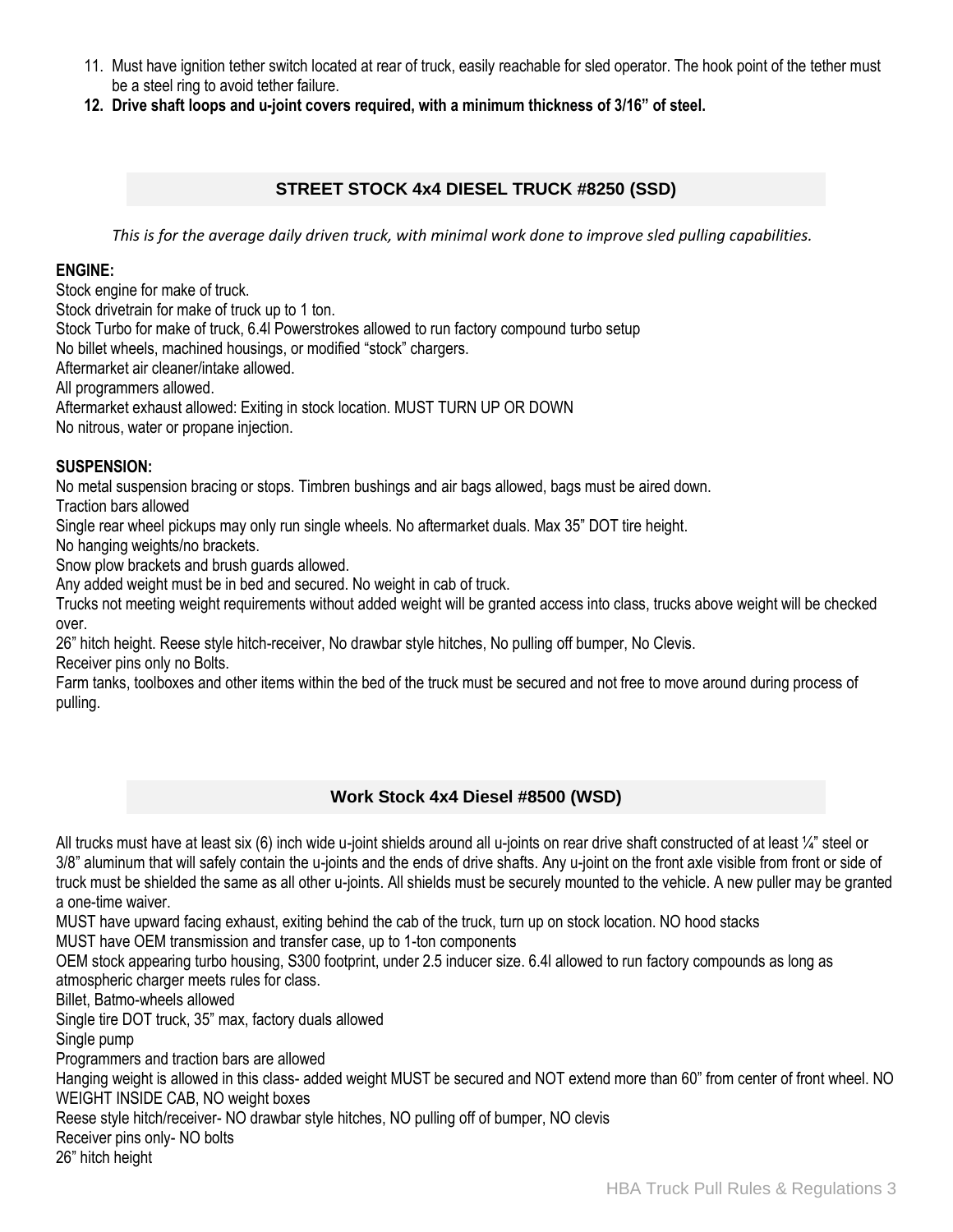3.5" hole in hitch opening Kill switch is recommended but not required @ rear of truck Rear end factory suspension, consisting of up to 1 ton components, may be blocked No NOS, propane, or water injection

## **2.5 4x4 Diesel #8000 (2.5)**

#### **COTPC Rules adopted:**

**Ballast:** Hanging front weights are permitted. If used, ballast must be securely fastened. Weight or weight bracket must not extend more than 60 inches from the center line of the axel. Weight boxes are prohibited. Final decisions rest with the technical department. Weights and brackets must be removable by hand.

**Batteries:** The Batteries must be securely mounted. They may not be located in the driver compartment or forward of the radiator core support.

**Body:** The body must be the OEM truck body including the full bed floor. The body must retain full sheet metal. The complete OEM firewall and complete OEM floor pan is mandatory. A factory installed pickup bed or commercial style aftermarket bed must be installed. No flat beds are permitted. Brakes: Four-wheel hydraulic functional brakes are mandatory. Fully functional factory 4-wheel

**Chassis:** The OEM chassis is mandatory. The engine must be in the OEM location. The vehicle must retain the full OEM chassis. Wheel tubs, back half conversions, tube chassis, etc. are prohibited.

**Cooling System:** Radiators must be in stock location and be of at least stock size

**Credentials:** All drivers must have a valid state driver's license.

**Driveline:** An OEM transmission and transfer case are mandatory. They must have been an option on a one ton or smaller pickup.

**Driver Restraint System:** The OEM restraint system or SFI 5-point harness is mandatory and must be worn.

**Driveshaft Loops:** All trucks must have at least six (6) inch wide u-joint shields around all u-joints on rear drive shaft constructed of at least ¼ steel or 3/8 aluminum that will safely contain the u-joints and the ends of drive shafts. Any u-joint on the front axle that can be seen from front or side of truck must be shielded the same as all other u-joints. All shields must be securely mounted to the vehicle. A new puller may be granted a one-time waiver.

**Engine:** The engine is limited to a stock appearing, OEM compression engine, available from the factory in a one ton or smaller truck. Cubic Inch limit of 444CI. Block must circulate coolant freely. No hard-filled blocks. Water pumps may be factory or electric powered. All factory belt driven accessories, excluding the air conditioning compressor, must be retained and powered via the crankshaft by a standard serpentine "V" belt. Electric cooling fans are permitted. No individual runner intake manifolds. (Example: ZZ-customs). Belt driven alternator. No deck plates.

EXAMPLE: NO HAMILTON HEADS FOR THE CUMMINS AND NO BRODIX HEADS FOR THE DURAMAX.

**Exhaust:** All vehicles must be equipped to direct exhaust upward. The exhaust must exit rearward of the driver's compartment. Stacks exiting through the fender well and hood are prohibited. Two (2) 3/8 inch diameter bolts must be installed through exhaust pipe in a cross pattern within one (1) inch of each other and as close to the turbo as possible. Bolt heads welded to the pipe or sheet metal screws to mimic this will be grounds for disqualification.

**Fire Extinguisher System:** A fire extinguisher system is permitted; it must be securely mounted All vehicles must have at least a 2 ½ lb. extinguisher with working gauge mounted within driver's reach.

**Fuel:** The fuel must be pump #1, #2 diesel or Soy/Biodiesel. Fuel must be commercially available. A fuel cell may be used in place of the factory fuel tank, but must be mounted in factory location or securely mounted in bed.

**Fuel Injection Pump:** The fuel injection pump is limited to cylinder number specific ( I.e. 6 cylinder pump on a 6 cylinder motor). The use of multiple high pressure common rail fuel pumps or HPOPs are permitted. P pumps that are allowed are the p3000 and the p7100. Ag governors are allowed. No Sigma or 12 cylinder pumps allowed.

**Harmonic Balancer:** All engines turning more than 4500 RPM must be equipped with a harmonic balancer or dampener meeting SFI Spec 18.1.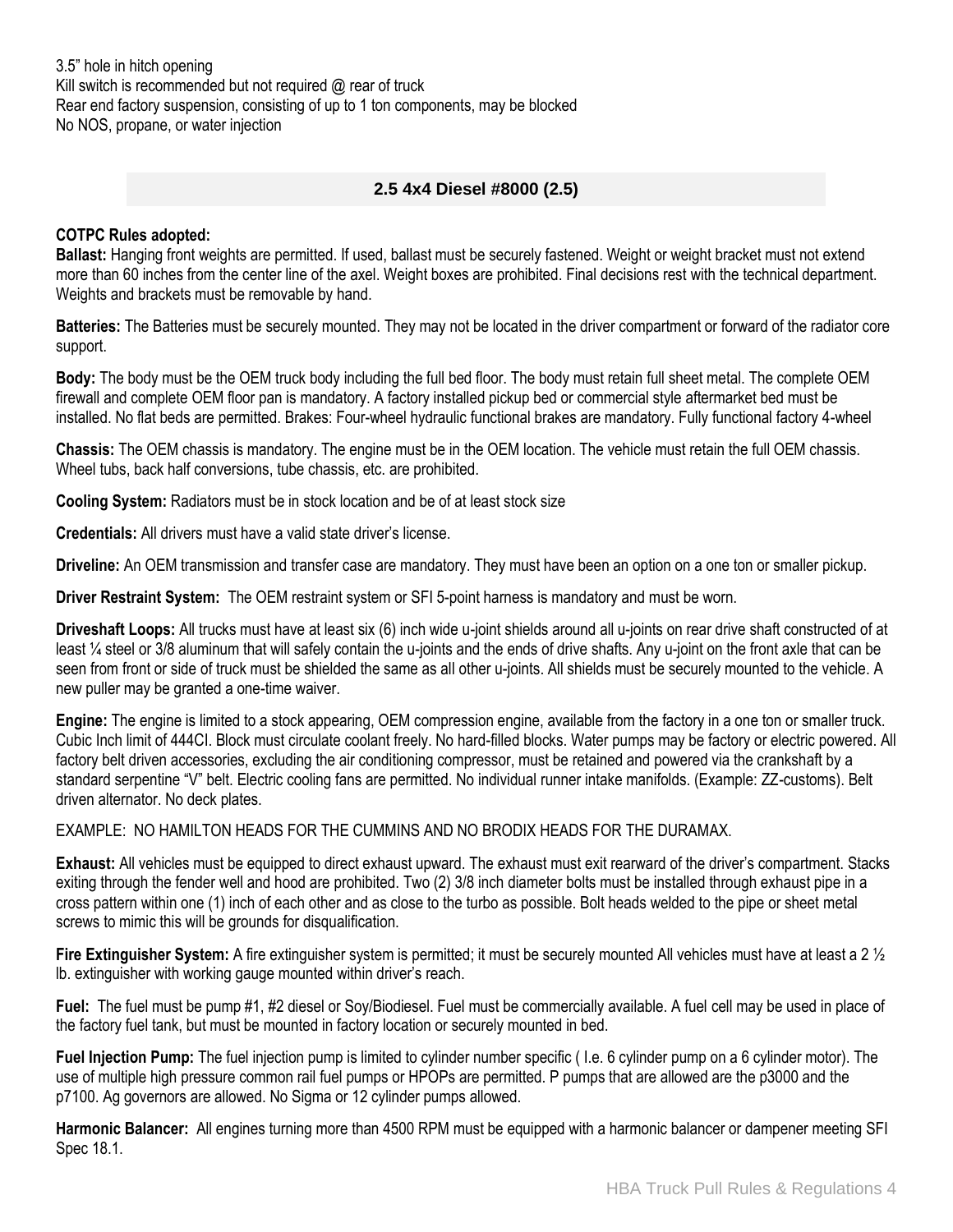**Hitch:** The hitch must be a REECE receiver- style hitch. Reinforcements are permitted. Reinforcements must not extend forward of the center line of the rear axle and must remain inside the frame rails. The hooking point must be the rear most point on the vehicle and must be rearward of the stock location of the tailgate. The hitch must be horizontal to the ground and stationary in all directions. Bumper may be notched or removed. The hitch's height from the ground may not exceed 24 inches. The hooking point must have a minimum of 3 inch by 3 <sup>3</sup>/<sub>4</sub> inch inside opening for the sled hook. The hooking point must be a minimum of 44 inches from the center of the rear axle, to the end of the hole where the hook touches metal to be pulled from, this is the hooking point.

**Intercoolers:** Factory style or aftermarket air to air replacement only in stock location. \*\*Water to air coolers are prohibited. \*\* Any means of cooling the air before the engine, except the air to air cooler is prohibited. \*\*NO USE OF ICE OR WATER\*\*

**Interior:** A complete interior, including dashboard and door panels is mandatory. Aftermarket seats are permitted, they must be fully upholstered. The use of hand –throttles is permitted. After market gauges are allowed.

**Kill Switches:** All trucks are required to have kill switch located on the back of the truck, located near the hooking point. On trucks with an electric injection fuel pumps it must have an electric shut off or disconnect for the injection pump on the back of the truck for trucks with manual injection pumps they must have an air guillotine of the spring loaded type, no butterfly type to kill the air intake to the engine. It is recommended to have an air shut off on all trucks. Kill switch failure will result in disqualification.

**Nitrous Oxide/Propane:** Nitrous Oxide is prohibited. No other oxygen extenders are allowed. Propane is prohibited. All system components must be removed from the truck. No pressurized bottles.

**Rear End:** Non OEM rear-end housings are prohibited. The rear end housings must have been for a one ton or smaller pickup pick up. Rear axle bolts must be covered with a cap or shield.

**Steering:** The vehicle must retain the full, original OEM, factory steering gear. The vehicle must retain the original OEM power assistance, if it was so equipped. Additional stabilizers are permitted. Non OEM power assist methods are prohibited.

**Street Equipment:** Complete headlight and taillights assemblies are mandatory and must be operative, except the right front headlight may be removed for air inlet to engine. Complete OEM windshield and all other windows are mandatory. Driver window must be able to operate per factory specifications. They must open and close via electrical or mechanical means.

**Suspension - Front:** The factory suspension configuration must be retained. Modifications to the front suspension that would alter the original location (I.e. moving it forward or backward) is not permitted. Strut tower braces, lower tie bars, sway bars, and limit straps are permitted. Traction bars and devices are permitted. Air shocks are prohibited.

**Suspension - Rear:** An OEM style suspension is mandatory. Traction bars and devices are permitted, they must be bolt on only, welds are permitted for attachment to the frame or axle housing. Traction bars if installed must have a chain or cable or some type of safety device mounted one (1) foot from the front support to catch the bar in case of failure. Control arms may be strengthened or replaced, providing all original mounting points are retained and used. Sway bars, lower tie bars, limit straps, and camber kits are permitted. The rear suspension can be solid with a removable block. Air bag spring assist and air shocks are prohibited.

**Tires:** The tires must be DOT street tires. Cut tires are prohibited. The vehicle must retain the original factory wheelbase and track width. 35 inch max x 12.50. No chains or studs. Single tires. No Duals.

**Transfer Case:** Non - OEM transfer cases are prohibited. It must have been an option on a one ton or smaller pickup truck.

**Transmission - Automatic:** Non - OEM transmissions are prohibited. The transmission must have been an option for a one ton or smaller truck. Aftermarket torque converters, valve bodies and internal components are permitted. Transmission brakes are prohibited. Any non -OEM floor mounted automatic shifter must be equipped with a spring-loaded positive reverse lockout device to prevent the shifter from accidentally being put into reverse. A functional neutral safety switch is mandatory. Vehicle must not start in gear. All transmission lines must be metallic or high pressure type hose. All automatic transmissions must be equipped with a transmission shield meeting SFI Spec 4.1 and must be labeled accordingly. A blanket type shield must be used and appropriately labeled as meeting SFI Spec 4.1 and it must extend from the rear of the engine block to the rear of the tail housing with a minimum of six (6) inch overlap where it is fastened. All vehicles using an automatic transmission must be equipped with a flex plate meeting SFI Spec 29.1.

**Transmission - Manual:** Non - OEM transmissions are prohibited. The transmission must have been an option on a one ton or smaller truck. Aftermarket internal components are permitted. A clutch meeting minimum SFI Spec1.1 or 2.1 is mandatory on all engines. All manual transmissions must be clutch assisted. Sequential shifters are prohibited. All transmissions must have a flywheel shield labeled as meeting minimum SFI Spec 6.3 or greater. Applications for which an SFI Spec flywheel shield is not available may use a properly attached SFI 4.1 or 4.2 blanket that completely covers the bell housing. It must be attached to the rear of the engine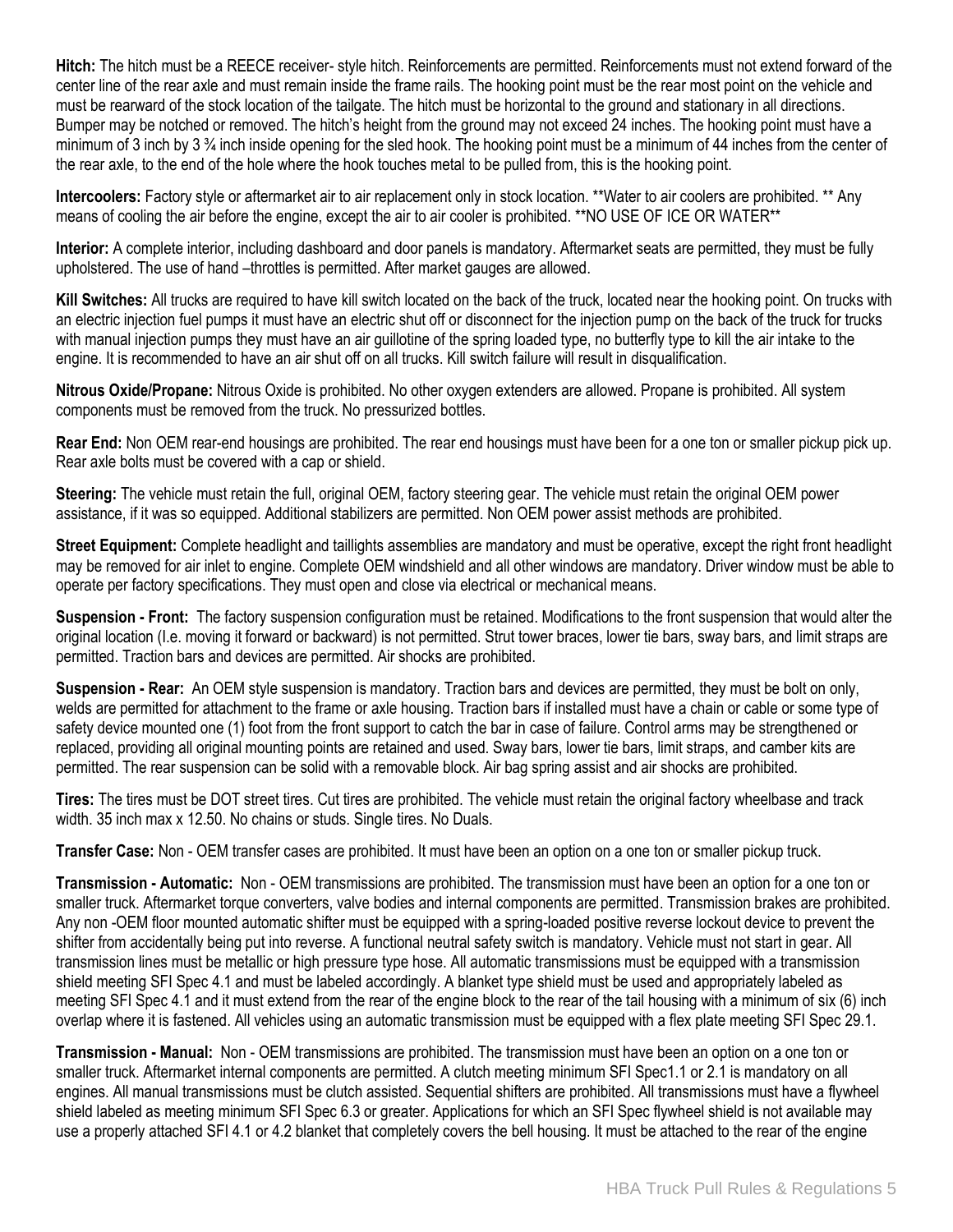block and extend rearward to the transmission with a minimum of six (6) inch overlap where it is fastened. All transmissions or clutch pedals will have a safety interlock switch so that vehicle will not start in gear.

**Turbocharger:** S-4, GT 42, HX 50 and turbo of this type is the largest turbo allowed. T-4 mounting flange is the largest allowed. No clipped wheels or step down covers. Billet compressor wheels are allowed. A single .200 inch MWE groove maximum allowed. Inducer bore must be non-removable. All air must go through the 2.5 inducer bore and MWE groove. The wheel must protrude into the 2.5 bore 1/8 inch.

2.6 smooth bore Turbocharger will be allowed in this class.

6.4 Power strokes will be permitted to run modified turbos, as long as the atmosphere turbo does not exceed the OEM straight bore dimension. (2.59") No TAPERED COVERS will be permitted.

**Water Injection:** Water injection is prohibited. All system components must be removed from truck.

**Wheelbase:** The vehicle must retain the original factory wheel base and track width. Cab and chassis trucks may not exceed 172 inch center to center of axles. Front dual-wheel spacers may be used only with accompanying positive offset dually style wheels.

\*Factory Flat-beds are allowed. Handmade is prohibited.

# **OUTLAW (OPEN) DIESEL (DO)**

*This class will be for trucks that do not qualify for competition in the first 3 classes.*

#### **Trussed suspension- Multiple turbos- Multiple fuel pumps- Dual wheels**

All safety equipment must be in place on non-street driven trucks.

Obvious street driven vehicles, bumped up (not built for the specific utilization of open class competition) will be given waiver on extensive safe regulation, but will still be required to have driveshaft covers and OEM restraints

**BATTERIES:** Batteries must be securely mounted. They may not be located in the driver's compartment.

**BRAKES:** Must have hydraulic brakes on both front wheels

**BALLAST:** Hanging weights are permitted but must be securely mounted and may not extend more than 60 inches from the center line of the front axle.

**DRIVELINE:** Driveline will consist of the following - Any front axle, any transmission, any transfer case, any rear axle. Drop boxes are permitted.

**DRIVER RESTRAINT SYSTEM:** The OEM restraint system is mandatory and must be worn.

**DRIVESHAFT LOOPS / U-JOINT SHIELDS:** All U-joints must be shielded 360 degrees with 3/8" thick aluminum or 5/16" thick steel. Shield will be 6 inches long minimum and centered on U-joint.

**ENGINE:** The engine block must have been available in a one ton or smaller pick-up truck. Engine must remain in stock location as intended by the manufacturer

**EXHAUST:** Exhaust must exit straight up. Two 3/8 inch diameter bolts must be placed in the exhaust pipe in a cross pattern within one inch of each other as close to the turbo as practical.

**FIRE EXTINGUISHER:** A fire extinguisher is mandatory. It must be easily accessible and visible.

**HARMONIC BALANCER:** All engines turning 4500 RPM and higher must be equipped with a harmonic balancer or damper meeting SFI Spec 18.1.

**AIR SHUTOFF:** The vehicle must be equipped with an air shutoff. A master control for your air shutoff must be located at the back of the vehicle next to the hitch point; it must have a two-inch diameter steel ring and be clearly visible to the hook man. A fuel shutoff is also very highly recommended.